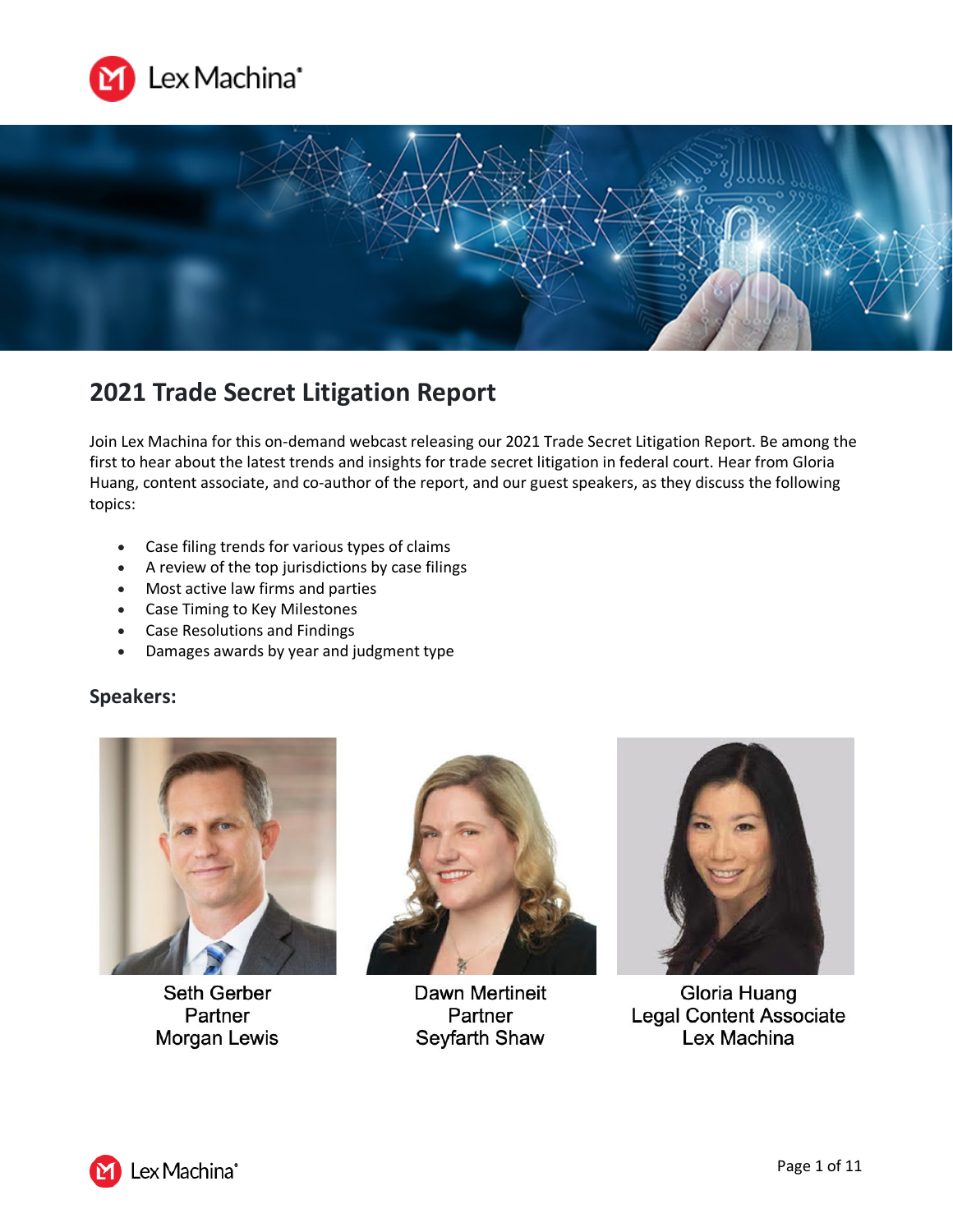# Gloria Huang [\(00:00\)](https://www.rev.com/transcript-editor/Edit?token=204eFgs0Qp7kvkQnFsb8J8HQRKz0hMHuFOGkwTfXfXlKuAvCdGbaPXahTMhnClzzG4FbwDjb9b2lKZN96LDM-Kw2Apc&loadFrom=DocumentDeeplink&ts=0.95):

Good morning. My name is Gloria Huang, and I'm the legal content associate at Lex Machina. I'd like to welcome everyone to today's webcast on the 2021 Trade Secret Litigation Report. Today, we're going to be discussing the report and insights into trade secret litigation over the past few years to present. I'm joined by two fantastic guest speakers who I'll introduce in a moment, but before I introduce our speakers for today, I'd like to quickly address the webcast format. This will be a 30-minute discussion with our guest speakers, and if there's time remaining at the end, we'll take a few questions from the attendees. You can submit questions into the Q&A window at any time during the webcast, and if we don't have time to get to your question during the webcast, we'll reach out to you afterwards. A little bit about Lex Machina. We're a legal analytics company that helps our clients win in the practice and business of law.

# Gloria Huang [\(00:50\)](https://www.rev.com/transcript-editor/Edit?token=70ebCJVCzy2UiNMhOj6eOvU7rFhQKZ3FwpG2YgBdX5XebmyyPR21ussw1pMswhcM75pMoTROC7IeJSa8iEbog-s-WFY&loadFrom=DocumentDeeplink&ts=50.71):

Everything you see during this webcast or in the report is available on our platform. We count over three quarters of the [inaudible 00:00:57] as our clients, so it's important to know the advantages that using Lex Machina can gain for organizations like yours. Now, I'm excited to introduce our guest speakers for today. We're lucky to be joined by Seth Gerber, partner at Morgan Lewis, and Dawn Mertineit, partner at Seyfarth Shaw. Before we dive into the legal analytics, perhaps you could each take a moment to tell us a little about yourselves, your practice, and how you use Lex Machina in your practice. Seth, let's start with you.

## Seth Gerber [\(01:23\)](https://www.rev.com/transcript-editor/Edit?token=EXxzJVoaDrHgUFK7SILoAjsDzz7_fVOi2920oiVjyBgaIy-2IhAO35S9uUmajufqvw-pbL0USYnxv0CRy0WErXpJ3J0&loadFrom=DocumentDeeplink&ts=83.99):

Thank you, Dawn. My name is Seth Gerber. I'm a partner of Morgan Lewis. I am a trade secret non-compete litigator. I tend to use Lex Machina to stay abreast of the cases and opinions as they come in. I follow the damages awards, and often use it to pull up orders, as well as on occasion I'll take a look at people's briefing to see the arguments that they made.

Gloria Huang [\(01:51\)](https://www.rev.com/transcript-editor/Edit?token=ItXZJbTLKavkppPHLjGz01lI7oprI1SA1qFWGmF78Ca_Rj4RkN5M3VVhV_63aB-ZrvFW2nhSxR-fLwwCQsaH5bPrtLc&loadFrom=DocumentDeeplink&ts=111.35): Thanks so much, Seth. Dawn?

## Dawn Mertineit [\(01:54\)](https://www.rev.com/transcript-editor/Edit?token=7RbnxbI5PficrgmGHuufqGhhCeviFv_DjN2fj0mJ-PVjkPLE4dakEF0vZq2hr-1_wXsBzEDmnGytvrI4SDT_2JgEOeg&loadFrom=DocumentDeeplink&ts=114.35):

Thank you, Gloria. I am a trade secret and non-compete litigator. I'm based in Boston, but I do this work throughout the country, and in addition to the things that Seth mentioned, I also like to use Lex Machina to just get some good data points. For example, if you have a client who was going to be a plaintiff in a trade secret case, and you're trying to choose which jurisdiction to file suit in, if there are multiple places that it would be appropriate, you can get a lot of good data as to which jurisdiction might be preferable. And you'll see some of that, I think, today in some of the analytics that we're going to look at.

## Gloria Huang [\(02:31\)](https://www.rev.com/transcript-editor/Edit?token=mz41q_1HwcQgn-yCIDtcq92viaKX3g-Dw6KxDx6PKTm68pqDsCerDcIiHdycAcwjqobjjLM9ZYoqaLbIdYvwczgjOFI&loadFrom=DocumentDeeplink&ts=151.23):

Definitely. That's great, thank you. Well, welcome, and it's great to have you both with us today. Let's get straight into the data. Our first graph charts the overall trend in federal trade secret cases filed each year from 2011 to 2020. We can see that case filings were steady until an increase from 2015 to 2017, after which point they remained steady again through 2020. Now, two things to note is that first, the Defend Trade Secrets Act went into effect May of 2016, which is a likely related factor to the rise in trade secret case filings around that time. Second, that trade secret case filings remained steady through 2020, despite the pandemic and related shutdowns. Now, I was surprised that trade secret case filings remain steady through the pandemic. Dawn, is that consistent with what you've experienced in your practice?

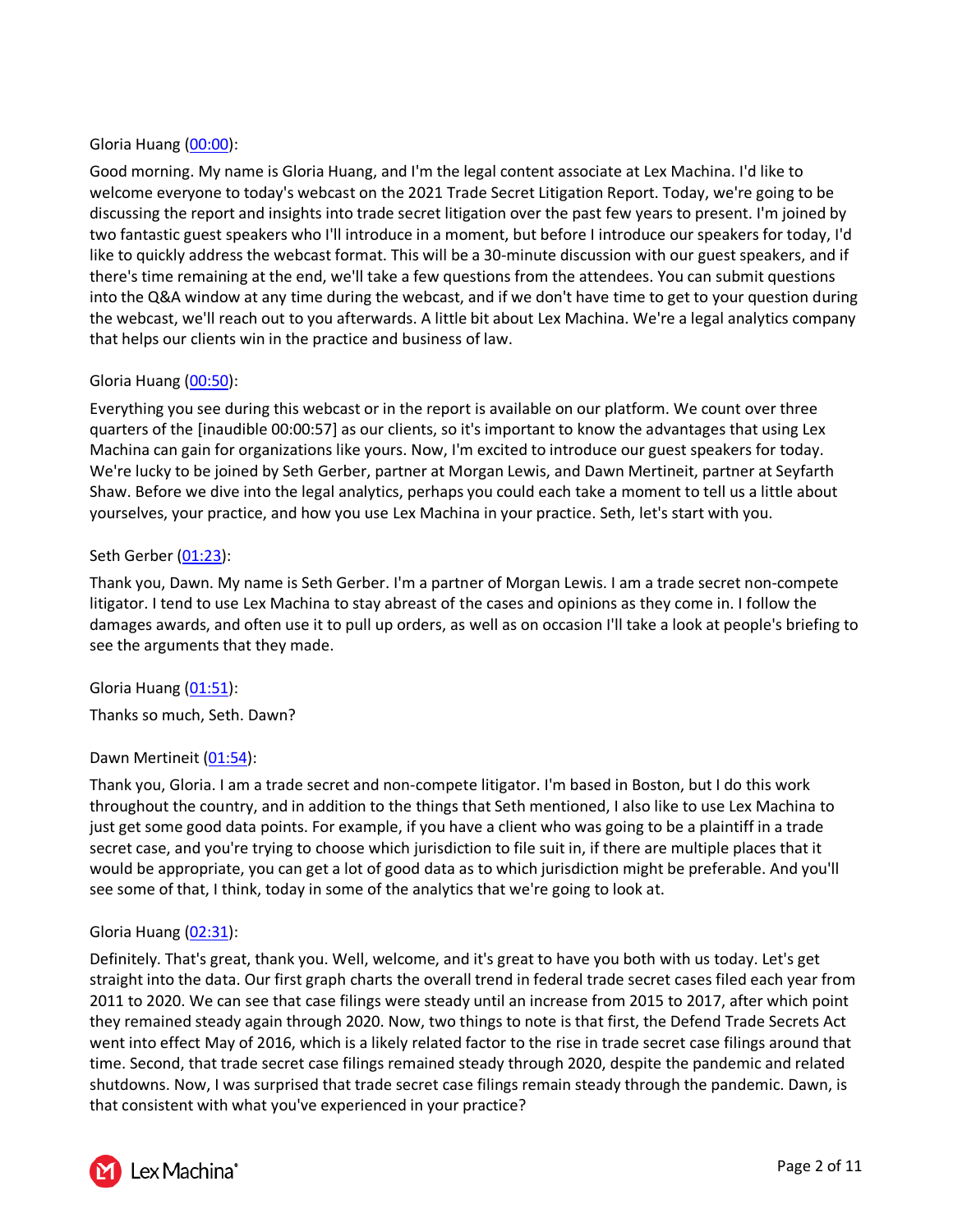## Dawn Mertineit [\(03:18\)](https://www.rev.com/transcript-editor/Edit?token=4zpis7C6vC9klaa2_FkfLtgjU41gpvPf9yobRprLAHGGpRBDoSTGZ2FBBLJ8dxMpDiqTYUVmLzBrf7GAOcvRXflU1pA&loadFrom=DocumentDeeplink&ts=198.18):

So I agree with you, I was initially surprised when I first saw this, because just in my own experience, in my own anecdotal evidence, I had a lot of clients who otherwise would have litigated, I think, but the matter hit right as the pandemic hit, so everyone was skittish about what was going to happen with their company finances and a lot of courts were shut down, and there wasn't a whole lot that people felt comfortable doing. So things screeched to a halt, initially. I do think that part of why it didn't take a huge dip is because where so many people were working remotely, there was perhaps increased opportunity to misappropriate trade secrets. So I suspect that if you looked at month-over-month data, you may see that at the end of the year, there were more filings, or mid-year to the end of the year, which sort of balanced it out a little bit. But I was surprised that it was as high as it was this year, and I'm curious to see what happens for the 2021 year.

## Gloria Huang [\(04:17\)](https://www.rev.com/transcript-editor/Edit?token=ymtILFSDzUqfYJwYpcZZIaLllBGyEzK7-6554h-QxGQVeqIh78YpqZ0XiGbgyZXhlz0kF10lYs66tqoza2cui4Wru0k&loadFrom=DocumentDeeplink&ts=257.42):

Right, that makes sense. Seth, what are your thoughts?

## Seth Gerber [\(04:21\)](https://www.rev.com/transcript-editor/Edit?token=fU4og3mcf0F0fXPgm5cEBxo-F25rYmWeB-nyXO_gkZdw3U0NGJlg40hLEnq7uoJizW4a09yzAAtnCbrnYHGNZASFZnc&loadFrom=DocumentDeeplink&ts=261.65):

Well, I think you've seen a 30% rise since May 11th 2016, when the DTSA became effective, and that will likely continue to rise with respect to the federal court filings. I agree with Dawn that the remote working environment has created situations which tend to lend to more trade secret filings, just because people may be emailing documents to personal email addresses, circumventing computer systems so they can work remotely, print at home, and things like that. And if they leave the company, you may find more lawsuits where people are accused of stealing information, when they were simply working remotely. I think as the courts and particularly the federal courts get through their backlog of trials in the coming year or so, and as more employees transition from one company to another, you might see another increase in trade secret filings.

## Gloria Huang [\(05:22\)](https://www.rev.com/transcript-editor/Edit?token=Z3NmNx5yM8WoB_MgB6M9tM_VQuePxyYpil3DGAxI2Lq45yzjcMxkAL2g33aoMugVDIGpD8ffuduDPpDcEYH77Eo284w&loadFrom=DocumentDeeplink&ts=322.46):

That's great, thank you. And your observation about DTSA case filings segues nicely into our next slide, which focuses on DTSA case filings. Now, one way that Lex Machina allows you to refine our data is by filtering for subsets of cases. We use machine learning and review by our attorneys to add text to cases which then enables users to filter or exclude in order to drill down to the specific case that they're interested in. In this figure, we're looking at the numbers of trade secret cases that involve the DTSA claim that were filed from 2016 to 2020, and we can see that the numbers of these cases increased sharply between 2000 and 2017 before plateauing and then decreasing slightly between 2019 and 2020. There were slightly fewer trade secret cases overall, but slightly more had DTSA claims, with 72.9% of trade secret cases having a DTSA claim in 2020. Seth, looking at this data, do you see this as approaching a new normal for trade secret cases involving DTSA claims?

## Seth Gerber [\(06:19\)](https://www.rev.com/transcript-editor/Edit?token=461SqyJQn1cLqxEZMt-ElkntRW5dIvQyJ84voK-Z5I0QNsv0mGrc26gm7Vd8gRGOoqjVjO-SSkBXm_dgJASMo6JcI8w&loadFrom=DocumentDeeplink&ts=379.74):

I do. I think it's pretty common now to see both this estate version of the UTSA claim filed along with the DTSA claim, and I think as you continue to see an increase in cross-border litigation to address misappropriation overseas, you might see even more DTSA filings.

## Gloria Huang [\(06:42\)](https://www.rev.com/transcript-editor/Edit?token=RjI8cGfvPuLdefPMvsX9vnodOnk6H_n0aOfyui4As7xg_RW18W2cyUc_j2A-L23QETnpdLJyas05qCekHMpK9tSNwc4&loadFrom=DocumentDeeplink&ts=402.43):

That's interesting. Dawn, my question for you is a large percentage of trade secret cases have DTSA claims, and we're seeing both DTSA and state law claims. Could you speak to the litigation strategy of including both?

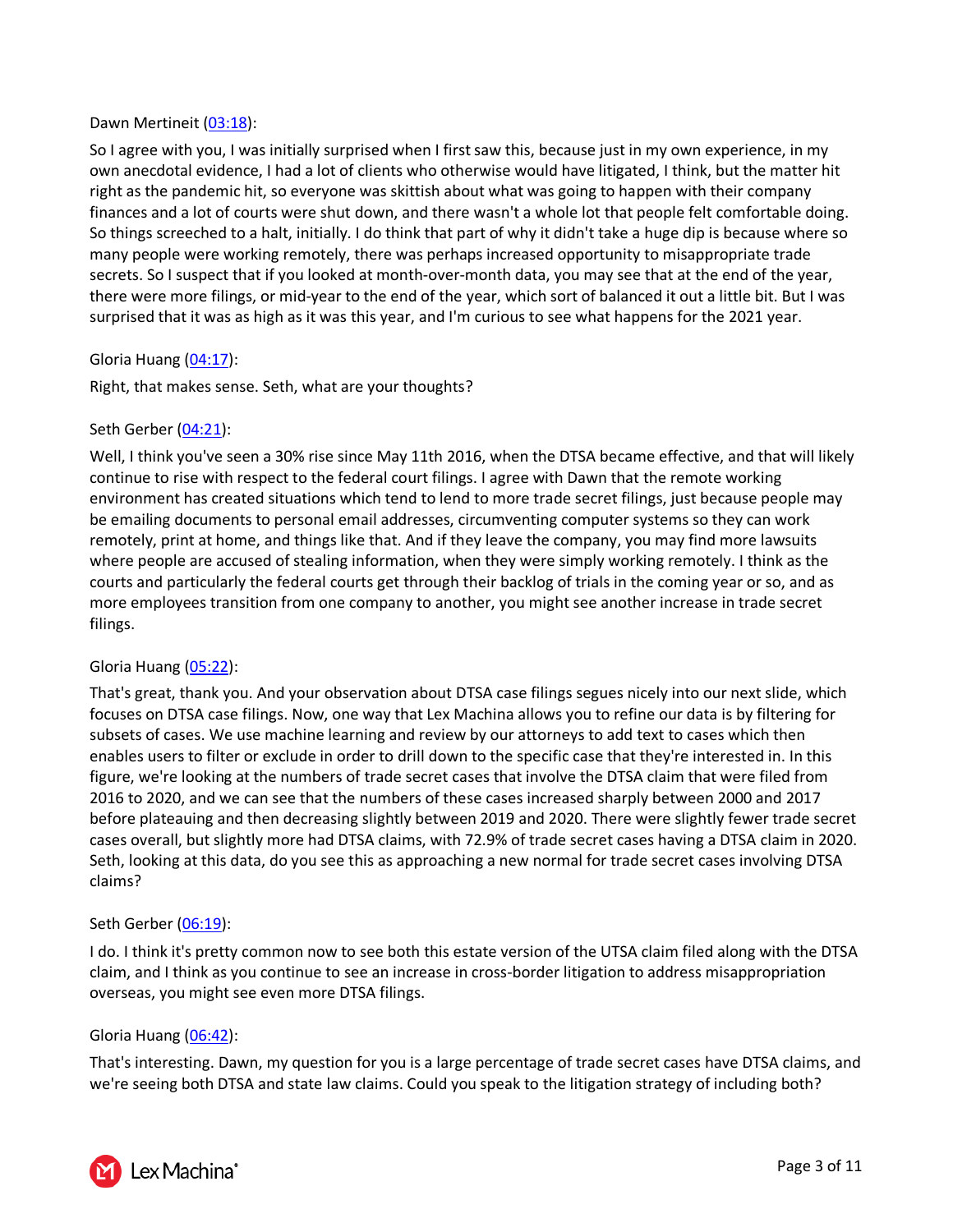## Dawn Mertineit [\(06:56\)](https://www.rev.com/transcript-editor/Edit?token=xcogvx6YGbKRhZme8okUBDMz_Z5QrmEKlyFlX6CY_thy97tr_N3o0iTadVXnNmtJcfocXjjDL5g4quva22oQXdDcEB4&loadFrom=DocumentDeeplink&ts=416.11):

Sure. So in my experience, if there's an opportunity to have more than one claim, even if it's more or less based on the same set of facts and circumstances, clients typically want us to allege as much as we can. So a DTSA claim is great, and can provide a hook into federal court jurisdiction which is great, but oftentimes, clients still want us to have the state law version. Now, whether it actually makes a difference is unclear to me. When the DTSA was first passed, I think everyone thought that it was going to create uniformity. Even though all states except New York right now have some form of the Uniform Trade Secret Act, each state interprets it a little bit differently. But what I have found is that even with the supposed uniform DTSA, we're seeing different courts analyze them along the same lines as the state court counterparts. So I'm not sure that it makes a huge difference to have both the DTSA claim and the state court UTSA claim, but that seems to-

## Dawn Mertineit [\(08:03\)](https://www.rev.com/transcript-editor/Edit?token=CPnjf-wAqq6MEJxuXmtIrfHdzxridu6hQiXA93AJIoUPL94JLIvtiLK4TpX_2g19wQi6XlcjmyvfsUkaGcrLEXVo-3Y&loadFrom=DocumentDeeplink&ts=483.8):

... the DTSA claim and the state court UTSA claim, but that seems to be what we're seeing still.

Gloria Huang [\(08:06\)](https://www.rev.com/transcript-editor/Edit?token=ntxLexwV_5KgvwVW2sd6jcmOha-a6YmVv82tJf52waQPuFwAVveVTHU-p_o8DDI1aqS9nYhdLCOxPQpTvGYwieohaC8&loadFrom=DocumentDeeplink&ts=486.48):

It makes sense.

## Seth Gerber [\(08:07\)](https://www.rev.com/transcript-editor/Edit?token=fC7YGk9pqZyrJve32b3XLLNMtMyb_VcJXfiAjXRkCviN3U1Q_Jn2SL1kk4hwWbbISDcG8jC6XlwpUG-YXCsXJHhzJsg&loadFrom=DocumentDeeplink&ts=487.01):

If I can just comment on that for a second, Gloria. I think if you're looking at discovery between states who are trying to get in front of federal jury, the DTSA claim gives you that subject matter jurisdiction in federal court. So there's a lot of factors that you have to analyze on where you want to file your claim. Look at the differences between the state version of the UTSA and the DTSA and decide whether you want to go state or federal, whether you include the DTSA claim in state court or not. To me, the analysis really comes down to where you want to file. Do you want to proceed in federal court or state court? And the DTSA obviously gives you that subject matter jurisdiction.

#### Gloria Huang [\(08:51\)](https://www.rev.com/transcript-editor/Edit?token=y5QhmKgV8mP7c66_w5zTxNrTuJy3kCAEMA8DwMVODryDgwsLpXM7adNPAytReKJXNBWVSzQ_rTkx095VYuLcNDfR28Y&loadFrom=DocumentDeeplink&ts=531.56):

Interesting. That's great. Thank you. Moving on to the next slide, on a slightly different dataset. We have two tables. Now on the left, we have the most active districts, and on the right, the most active judges, both from the five-year period of 2016 to 2020. For each district and before each judge, you can see the total number of cases filed in 2020 and filed in total for the five-year time period. The fourth column lists the total proportion of overall trade secret cases filed in each specific district.

## Gloria Huang [\(09:23\)](https://www.rev.com/transcript-editor/Edit?token=VcQC5CWrd7T__86RCpfFj5a_kGDmQqezfKfD6hGNsI_c6rbElHAbdEmYB_upuj2N3JPQ_UtZldW7swsgSBNCB68kDj0&loadFrom=DocumentDeeplink&ts=563.53):

We can see from the data that the top three districts are the Central District of California, the Northern District of Illinois and the Southern District of New York. And the top three judges are Judge Mazzant in the Eastern District of Texas, Judge Pitman in the Western District of Texas and Judge Barrett in the Southern District of Ohio. Dawn, looking at this data, is there anything in these tables that surprises or jumps out at you?

#### Dawn Mertineit [\(09:44\)](https://www.rev.com/transcript-editor/Edit?token=O9Tf6-iFGpGHTy14fabsD7lNvxn3lZazQHK_aZ1LCOrXB6SQu7fbMhsT1g1x4LBKQWCGiTUgVmJLy_qLeeDZopsVB38&loadFrom=DocumentDeeplink&ts=584.67):

So, not surprising. But the thing that jumps out at me is that when you're looking at the districts where the most cases are filed with these sorts of claims, a lot of them are in large population centers, which makes sense because oftentimes these cases are brought when an employee misappropriate trade secrets. And so you would expect that in an area where there are more employees like Central District of California, or in

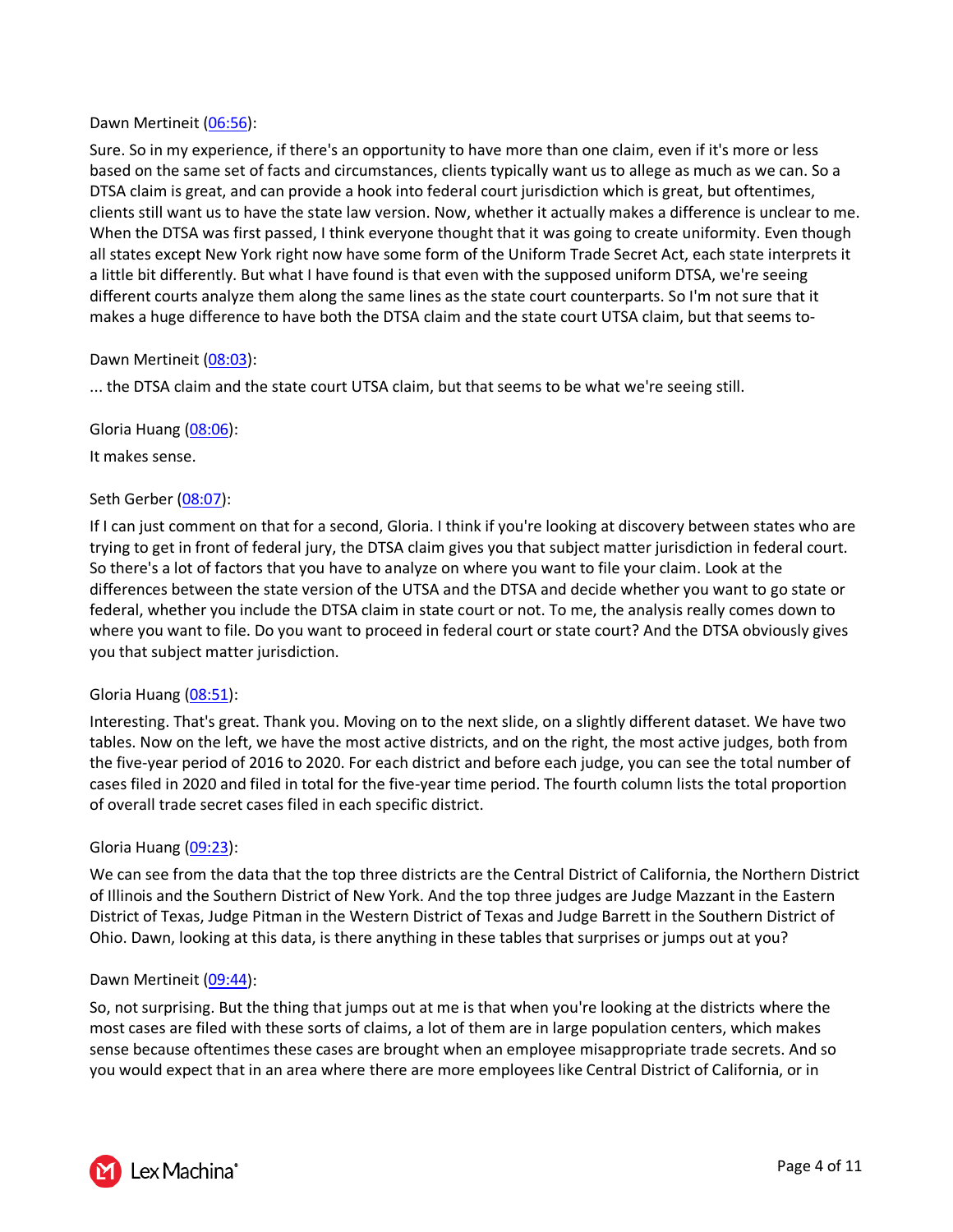Chicago area, in New York, you'd see more of those cases. That's not surprising, but I think that explains why you're seeing some of those jurisdictions having the highest numbers of filings.

## Gloria Huang [\(10:26\)](https://www.rev.com/transcript-editor/Edit?token=LhSGYxXM__5OGm7BP_ob0HUQkBDFwkt8Oy61XNp3uXYl4OqrpqXv9bYk3uZZQCrJiQeSG9eNWbReuP6cIphWPb1Le38&loadFrom=DocumentDeeplink&ts=626.25):

Great. Thanks, Dawn. How about you, Seth? Do you have any thoughts on this data?

# Seth Gerber [\(10:30\)](https://www.rev.com/transcript-editor/Edit?token=ZQg_kpP0VF909pnYMfDNtwI_lG3uuHMexG0EVYMyLOJcrtvTh4bm7zJpTosI93jeVupOTOrrHMZtf9aKyfqQ73uzXjI&loadFrom=DocumentDeeplink&ts=630.66):

Sure. I agree with Dawn's point. I mean, California doesn't surprise me. As a California based litigator, it's one of the largest economies in the world as a state by itself and obviously with high technology in the state. So there's a lot of opportunity for either external actors or insiders to misappropriate trade secrets. California also bans covenants of not to compete generally. And so you tend to see litigation being focused on the theft of confidential or trade secret information, as opposed to stopping competition through a covenant of not to compete.

# Seth Gerber [\(11:06\)](https://www.rev.com/transcript-editor/Edit?token=EiFR8zJHsNGjJsifJpUMBXwaFxA5zONrrXA949aWv20ocllPOQTlbZK6hzUDxc7tbdq65LF2qYb693AXN56Mu5rl21I&loadFrom=DocumentDeeplink&ts=666.97):

New York doesn't have the UTSA. They still rely on the common law. And I believe under the common law, they don't allow on Justin Richmond. So if you're seeking that kind of remedy, filing a DTSA claim can provide you with that hook. And Illinois being the birthplace of the inevitable disclosure doctrine, I'm not surprised you see a lot of filings there as well.

# Gloria Huang  $(11:30)$ :

That's great. That makes sense. Moving on from most active districts and judges to most active law firms. On the next slide we have two tables that show the most active law firms in the same five-year period from 2016 to 2020. On the left you see the top plaintiff's law firms and on the right are the top defendant's law firms. You can also see how many districts each law firm was active in. I would also note that Seyfarth Shaw appears high on the list of top plaintiff's firms, so congratulations, Dawn. Seth, I'm seeing a lot of employment firms on these lists and several firms that appear on both lists for both plaintiffs and defendants. Would you say that, in your experience, that's unusual or common?

## Seth Gerber [\(12:08\)](https://www.rev.com/transcript-editor/Edit?token=6TtDTkHI05AMRMx9-MkAvc_7TaH0_VFqyC55O8D8svzKiGcStPxe-3JIEdxImdBj1Ti5H5V2Th2IxQR1E8gEb8X5nvY&loadFrom=DocumentDeeplink&ts=728.02):

I think that's common. The insider threat employees that you've trusted with information who walk out the door with it is a very common fact scenario. So you see typically either employment firms litigating these types of matters or intellectual property firms that might focus on the more hard trade secret cases in the sense of like soft trade secret cases maybe the customer lists, customer information type trade secrets. But when you're talking about a sophisticated technology, you might see more IP firms getting involved.

## Gloria Huang  $(12:44)$ :

Makes sense. Thank you. Dawn, what do you think? What are your thoughts on these tables?

## Dawn Mertineit [\(12:49\)](https://www.rev.com/transcript-editor/Edit?token=7Ae_Dwj2zSSxFWNVkiWRHg5J4ZYOzvggi2kE5m753HA8b4Lcm_kfVtTf2HLNHd4xDx2I2xPCU-re6bpovETHTbVIQuU&loadFrom=DocumentDeeplink&ts=769.86):

Yeah, no, I agree with what Seth said. I think it's pretty common to have employment firms handling these sorts of cases, because, again, oftentimes it's an employee who is misappropriating information. So whether it's the labor and employment group who's handling this or someone else, I think a lot of clients often go to their employment counsel because it seems like a natural fit. It's an employment related claim for a lot of these cases.

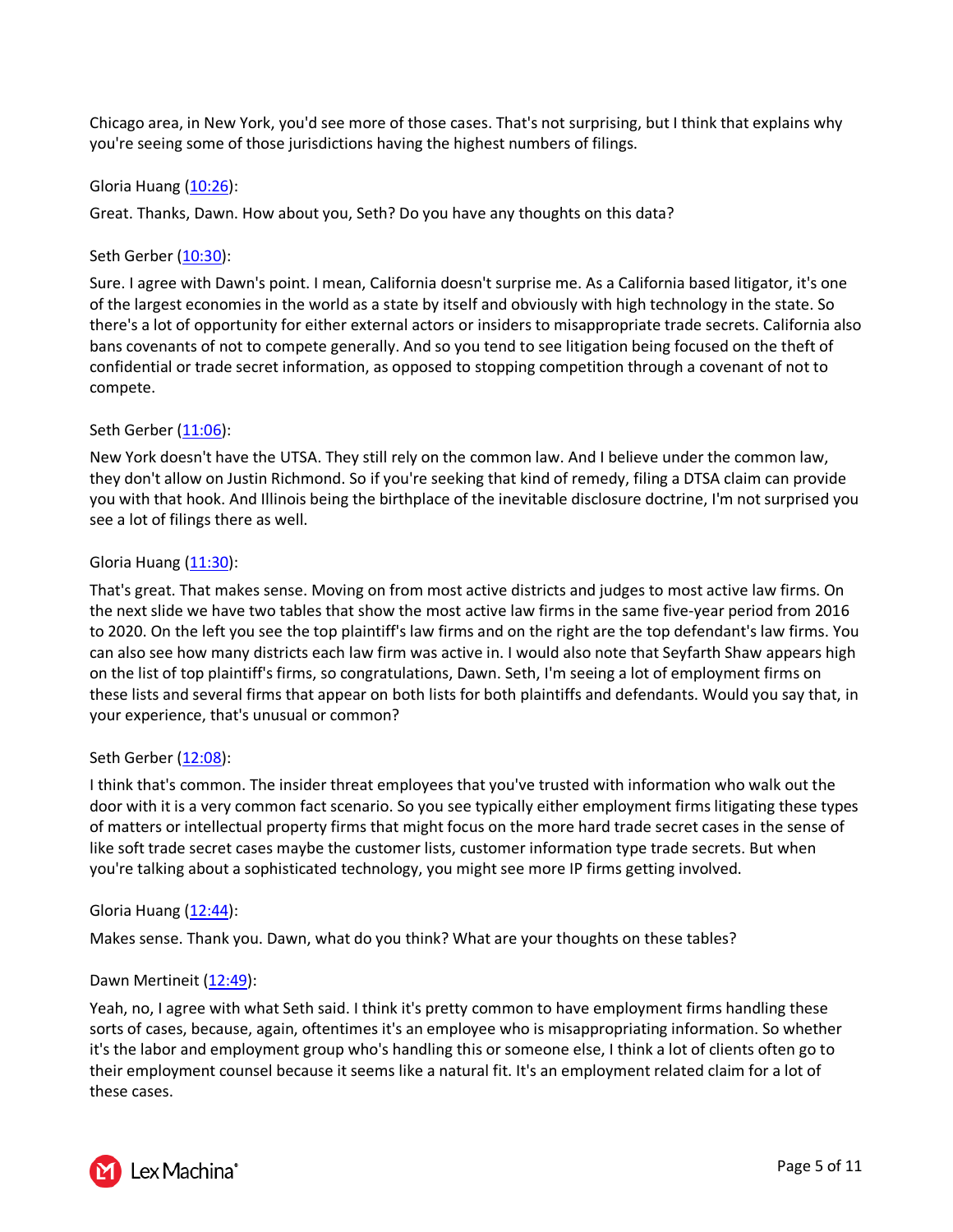## Dawn Mertineit [\(13:20\)](https://www.rev.com/transcript-editor/Edit?token=C-2F08w8xH1NKD05JU7kKRbV0pJ740wN9GE4cRHiMEOZ-6SjEeD_mi_aI1kEm90MCJUsmXmI4iFAfP9cw1d-HxF2eF8&loadFrom=DocumentDeeplink&ts=800.83):

In Seyfarth case, our trade secret group is actually housed in the litigation group as opposed to the labor and employment group, but still a lot of our work comes that way through the labor and employment council who have clients who say, we need to get a trade secret litigator ASAP. This list doesn't surprise me at all. And it is interesting to see that there are a lot of same names on either side on the plaintiffs and the defendants side. But I do note, Seth, that Seyfarth we're on the plaintiff's firm at the top 10 and Morgan Lewis is on defendant's firm for top 10. I don't think either one is on the other list. So I think that's interesting.

## Gloria Huang [\(13:57\)](https://www.rev.com/transcript-editor/Edit?token=wSmmYTT0BhNu0sf2ejP6KYPG5dqizucFpQPG5DoNIXtUCAcnHN7IRrkVOv2XRu3mEU6QJXftb2eTG9lLTpnnZWGTO8Y&loadFrom=DocumentDeeplink&ts=837.5):

That's true. I apologize. I was remiss to mention Morgan Lewis. All right. Moving to the next slide. This figure presents the grant and denial rates of permanent injunctions, preliminary injunctions and temporary restraining orders for cases terminated from the same five-year period, 2016 to 2020. The data split between the grant and denial rates on the merits on default judgment and on consent judgment. Looking at this data, Dawn, are you surprised by any of this data or is it consistent with what you would expect?

## Dawn Mertineit [\(14:31\)](https://www.rev.com/transcript-editor/Edit?token=yadPBS7fLcJOKcDSA8xaVew1ldwKSo4BCTxJ338ue3QKk1fQz0C0Lx0a5hDQCjBDWC394toAewdaOjwMVhOntZvXg20&loadFrom=DocumentDeeplink&ts=871.17):

I'm not terribly surprised by it. When you look at the slight difference in percentages, the TRO stage being higher than the preliminary injunction stage, 65% grant rate to 54% grant rate, that doesn't surprise me because in my experience, judges, I think are more willing to grant TROs because it's usually a very short period of time, 10 days or so. Maybe it'll get extended, but judges don't want to extend it much beyond that. Whereas for preliminary injunction, that's going to last for the life of the case, and I think a lot of courts are hesitant to grant preliminary injunctions.

#### Dawn Mertineit [\(15:09\)](https://www.rev.com/transcript-editor/Edit?token=lUtRJ0gciABasv7DW7fzGFTz29vVKeb59A1A6RJkupWGqWn5IkVmKvTWzQgpEkfI9Phgk-IIT4W4AheWyzhzdZG4MCs&loadFrom=DocumentDeeplink&ts=909.97):

That part doesn't surprise me. In a way, I'm a little surprised that the TRO percentage is not higher because I think oftentimes if you're going through the trouble of getting a case like this into court, it can be very expensive and time consuming to do so. So oftentimes I think that if we're going to do that, we have a lot of evidence that something bad has happened. I think I'm a little surprised that it's just 65%, although that does seem like a pretty high percentage anyways.

Gloria Huang [\(15:41\)](https://www.rev.com/transcript-editor/Edit?token=noLY0_J3qhwU3imSKh7h1OnPfbakdMgbu7q3HPrgekSodnFGpFMWCVRabv34lsRA8vG4K0vSCnebk1-fc9o9aMs5Ycg&loadFrom=DocumentDeeplink&ts=941.27):

Right. That's interesting. Seth, what do you think?

#### Seth Gerber [\(15:44\)](https://www.rev.com/transcript-editor/Edit?token=4T3eypmpboid3sIsxTct97_9pW108FJEcJkGruuE6A911RR8iUV2nG5bZIs_M1kZ59AA1fs7lCk2p85JYGGw5BohRY8&loadFrom=DocumentDeeplink&ts=944.84):

Well I agree with Dawn that I think it is a little surprising you don't see a higher percentage with the TRO stage. In my experience, judges tend to want to maintain the status quo and allow expedited discovery to go forward and have a full evidentiary hearing for-

#### Seth Gerber [\(16:03\)](https://www.rev.com/transcript-editor/Edit?token=IMk6pyhmHgWL2fQ-01OA655zeuDncLhaZMXTFMUqH5Ec-JJRHZKFSGKx4yy1YsDoZ_gsgeMUHxrVZH3-lS2v5C9BN1I&loadFrom=DocumentDeeplink&ts=963.25):

... have a full evidentiary hearing in it for a preliminary injunction. I think it's also notable that we're not seeing, and you don't see a column here for ex party seizure orders under the DTSA. There've been very few of those cases. And so, you're still seeing the traditional approach of a pre-law student investigation, forensic analysis coming in on a TRO and then expedited discovery and a PI. And you're not seeing a flood of ex party seizure order cases under the DTSA.

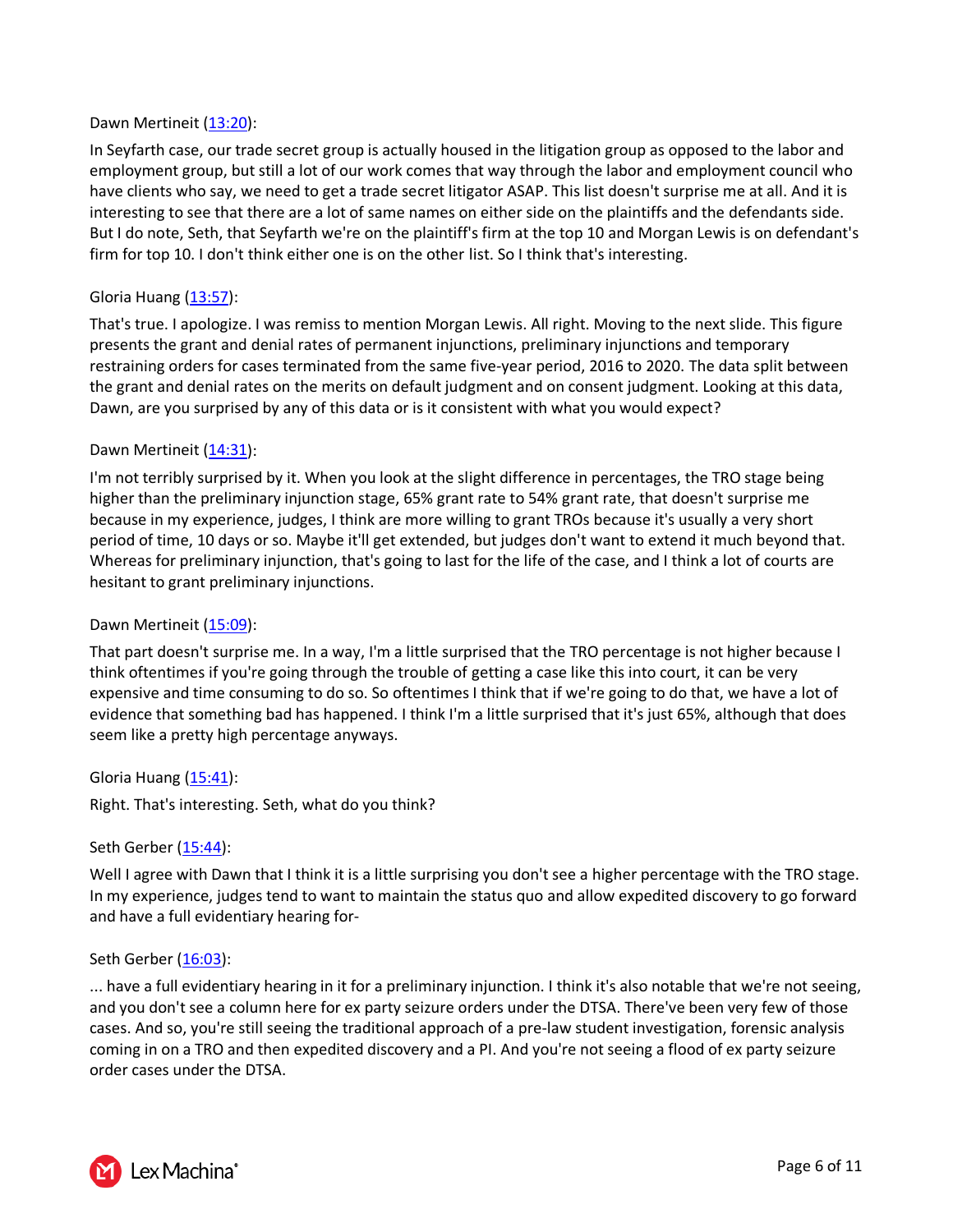## Gloria Huang [\(16:31\)](https://www.rev.com/transcript-editor/Edit?token=VRkntMvBrg8r31tHC6BaDU9G9rQ2GkJXgShCk-7-svg72nHJSkzBgjzwd-tk7QAJtWoQNymjxoUIyStBwO1UZPkIWfo&loadFrom=DocumentDeeplink&ts=991.93):

That's interesting. Thank you. Moving on to the next slide on case resolutions, we see a breakdown of the case resolutions for cases terminated in the five-year period from 2016 to 2020. On the right, we see that 67% of cases likely resolved in the settlement, while 16% resolved on procedural grounds. On the left, we saw that claimants won over four times as often as claim defendants, but a closer look shows us that this is largely due to the high number of consent judgements in this practice area. Looking at the merits, claimants won four times as often in cases that resolved at trial. Now, Seth, is this consistent with what you've experienced in your practice?

# Seth Gerber [\(17:14\)](https://www.rev.com/transcript-editor/Edit?token=TyJOdysWiqCEm_nP9H_BYO63dOMpHMULqLOnN0AIj2QCjjPC_V5xAWxrsAQAxR3Z1Z7x2If6xckiMFgJsrFInBr7Nn0&loadFrom=DocumentDeeplink&ts=1034.42):

Yes. I think not many cases in federal report under the DTSA tend to go to trial or they haven't yet. Obviously, there's been a big backlog in the last year in federal court, but most of these cases, you take two years of litigation or 18 months of litigation and compress it down to two to three months. And there's a lot of work that goes in before you filed a lawsuit and seek the TRO expedited discovery. Sometimes you can get 20 depositions in two weeks. Sometimes you get four or none, but usually everything gets compressed down and by the time you've gone through an evidentiary hearing for preliminary injunction, the parties have a pretty good sense of what the evidence will show and how the judge feels about the case. And then often, the cases will resolve thereafter through mediation or just by the parties. So I think given the expedited nature of these type of cases, that results in a lot of resolutions early on.

## Gloria Huang [\(18:19\)](https://www.rev.com/transcript-editor/Edit?token=ZtxeD_geXd2SEyWu-su_uL6tRuie-2FcIHMVm3SEfeFKhqRENssgZToW5d8dUCsBcnqei1acbNL9w_GmSX5nCZP3aCo&loadFrom=DocumentDeeplink&ts=1099.28):

That makes sense. Dawn, do you have any insights on this data?

## Dawn Mertineit [\(18:24\)](https://www.rev.com/transcript-editor/Edit?token=CjGzhDZLP9HMIrH2-XtAR95BTb53B8zkqkAEAw84kSSd7oZIvwcbCJt5Gpzz_d0SPOkM_fbkMuH2-IgwYRbnLJ8ni5I&loadFrom=DocumentDeeplink&ts=1104.63):

I would just agree with Seth. If anything, I think the 67% settlement seems a little low because I agree, oftentimes we work these cases up very quickly for the TRO and PI stage. And then that really informs not only if you actually get the injunction or not, but as Seth pointed out, the discovery that you get, you probably get 90% to 95% of the important discovery you want in a very short period of time. So all of the parties have a pretty good view of what the case is going to be. And so, it often makes sense to settle at that point and find reasonable parameters rather than risk a poor outcome in front of the judge.

## Dawn Mertineit [\(19:09\)](https://www.rev.com/transcript-editor/Edit?token=Zn8SLUijFPoRjuMIcwDqiILHX-kFmrElipuX-mYclrg447NDe-Bn3fyhBIle-52TYmeuP2INyuNYbd7At5HnsIikm5E&loadFrom=DocumentDeeplink&ts=1149.63):

So 67% settlement, if anything, I think seems kind of low compared to my experience. I also think it's interesting if you look at the trial data that so many claimants win versus defendants, but one thing we had talked about in the lead up to this presentation was that for cases where you have worked up all of the important discovery early on, and you still proceed, you don't settle. That usually means that the claimant feels pretty strongly about their case and they have a lot of really good evidence. So perhaps it's unsurprising that at the time you get to trial, if you haven't settled, you have a much likelier chance of winning at trial than if you were the defendant.

#### Gloria Huang [\(20:00\)](https://www.rev.com/transcript-editor/Edit?token=fKtFvznabfLggxF4qx19FFT-floY5Qb1bUKg9M99toY2l3mW4tpJg0f6xr4S9qSl-f-_7saX_mloW6J2uGfuakEIVT0&loadFrom=DocumentDeeplink&ts=1200.48):

Right. That makes sense. Great. Thank you. Moving on to the next slide, on this slide, this findings chart displays a selection of the trade secret findings you will find in the report and on our platform. Findings are manually added by our attorney legal editors at different procedural events and litigation, such as summary judgment and trial. Here, we can see that courts found no state law trade secret misappropriation most frequently on summary judgment in cases that terminated between 2016 to 2020. And the second highest

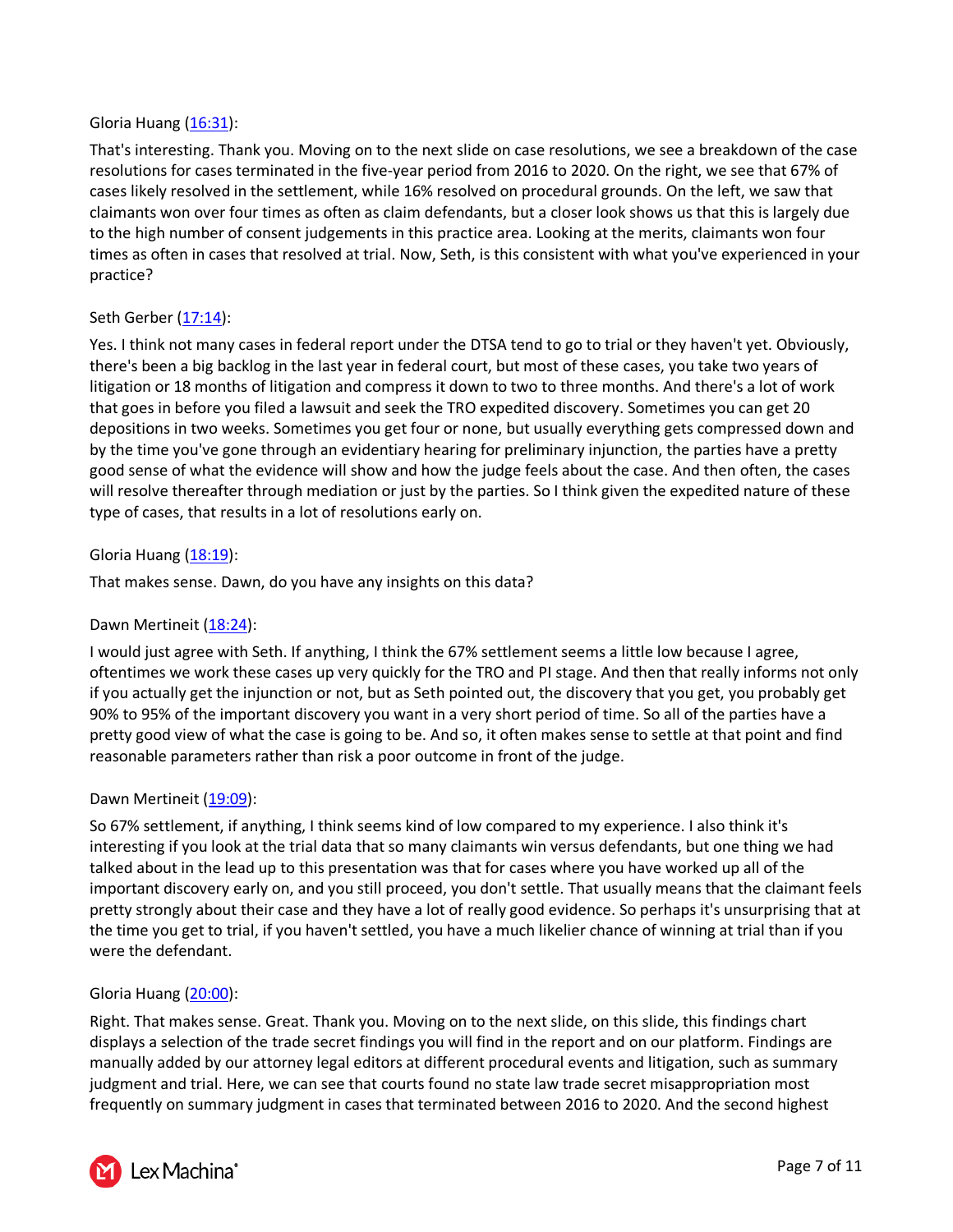finding was state law trade secret misappropriation on default judgment. Lex Machina annotates ways that ownership or validity claims fail with failure to identify trade grid being the most popular reason. You can see here, most often found at summary judgment. Dawn, is this data relevant to your own experience and practice?

# Dawn Mertineit [\(20:55\)](https://www.rev.com/transcript-editor/Edit?token=uIW0JmnpEpblGQmjH4m2FpCUxJoC0wkomozpOdX29qF7JOo3oxLVtg5rc_xFhqqg8bSnGVm8TOi2wZJ1EeRs6i23cM8&loadFrom=DocumentDeeplink&ts=1255.73):

It is, and just that last figure that you pointed out, the failure to identify a trade secret. That is often a critical component of litigation, and it often comes relatively early, as you can see right next to the red box there. It occasionally happens on judgment on the pleadings. That's still a relatively high number there, 39. But if by summary judgment, you have not figured out how to identify your trade secret and prove to the court that what it is you're fighting over really is a trade secret, it's going to be difficult if not impossible to advance. The other thing that is really relevant for me, earlier you saw that Seyfarth does a lot of plaintiff's side litigation. So when it comes to this sort of work, we look at the willfulness and the malicious behavior because under the DTSA, you can get exemplary damages if you prove willful or malicious misappropriation. So I found this figure to be really surprising because at trial here it shows that 20 findings of willfulness have been made, which I think is pretty high and promising for someone who is in the plaintiff's seat more often than not.

# Gloria Huang [\(22:06\)](https://www.rev.com/transcript-editor/Edit?token=lfuGMEHFJJCOjg9oSor8kc1rqrOLrAkrVjAt1H-wf-Y_v3up8xIy5FaUXXlkEccy7rIcraAUxSPD2LGCkknelgVLwBI&loadFrom=DocumentDeeplink&ts=1326.35):

Right? So a bit of good news. Seth, how about you?

## Seth Gerber [\(22:11\)](https://www.rev.com/transcript-editor/Edit?token=5tBSGae9ymF7NKA9ft_9X6iBUdFf6PyfzkR-ky6g0Kd-TRwbHrazQop_61c2IL9KA69hNq9vui5AKpa56q4_pcScrLk&loadFrom=DocumentDeeplink&ts=1331.81):

I think they're the major battleground in my experience nowadays is over the identification of trade secrets and particularly in situations where you have a very sophisticated technology that reflects improvements on prior art. And so those battles have been going on and quite often now. If in federal court, you're seeing more motions to strike being filed, if there has been an order to identify trade secrets with greater specificity and a failure to do so, you tend to see the defense then moving to strike certain allegations, in addition to an option of going for a summary judgment later on.

## Seth Gerber [\(22:55\)](https://www.rev.com/transcript-editor/Edit?token=u_nzCuFTCjZU1CdA_B2rJ0cRUokDQINkbBiDGq85E1MGi9a1iyv62IkCZ84ljlvKV4QV_z7JqIuX-63NiurPb3z6vj4&loadFrom=DocumentDeeplink&ts=1375.41):

On the new state law, trade secret misappropriation, I think that just comes down to people trying to get past the factual disputes that may arise over whether something is or is not a trade secret, and really focusing on the fact that there may have not been any improper acquisition use or disclosure of the information, and that can result in summary judgment. I hope to see an increase in litigation over the secrecy element. I think courts may turn to that like they have on identification and given the many ways in which bad actors can misappropriate information with technology. You may see courts increasing their focus on whether companies have exercised reasonable measures under the circumstances to prevent theft of electronically stored information.

## Dawn Mertineit [\(23:47\)](https://www.rev.com/transcript-editor/Edit?token=Mvw-YtLlvIDtW04oDQom0WaC7NWfpl9nTJPc4JzhfArsrT6YrCJJhsnZlhiM8CYWK9J5lqDL-CM9NKf2bk4_A7A5iVU&loadFrom=DocumentDeeplink&ts=1427.54):

I think that will [inaudible 00:23:49] really interesting. Sorry to interrupt, but just to hop on that, I think that will be particularly interesting to see as we start to see more and more cases that involve misappropriation during remote work in the pandemic, because I think-

## Dawn Mertineit [\(24:03\)](https://www.rev.com/transcript-editor/Edit?token=h248VP2p2Kv2II4LzNFDHghsLxZ4jPQ6jxVH36tQUdACWB92vRlFhHxjTGU9m9lCadN2BBuZC5zhpvcVfh5r53QF-E0&loadFrom=DocumentDeeplink&ts=1443.8):

... during remote work in the pandemic, because I think, under the DTSA, you need to take reasonable measures. Well, what is reasonable? It depends on the circumstances. And I think we may see, okay, in a

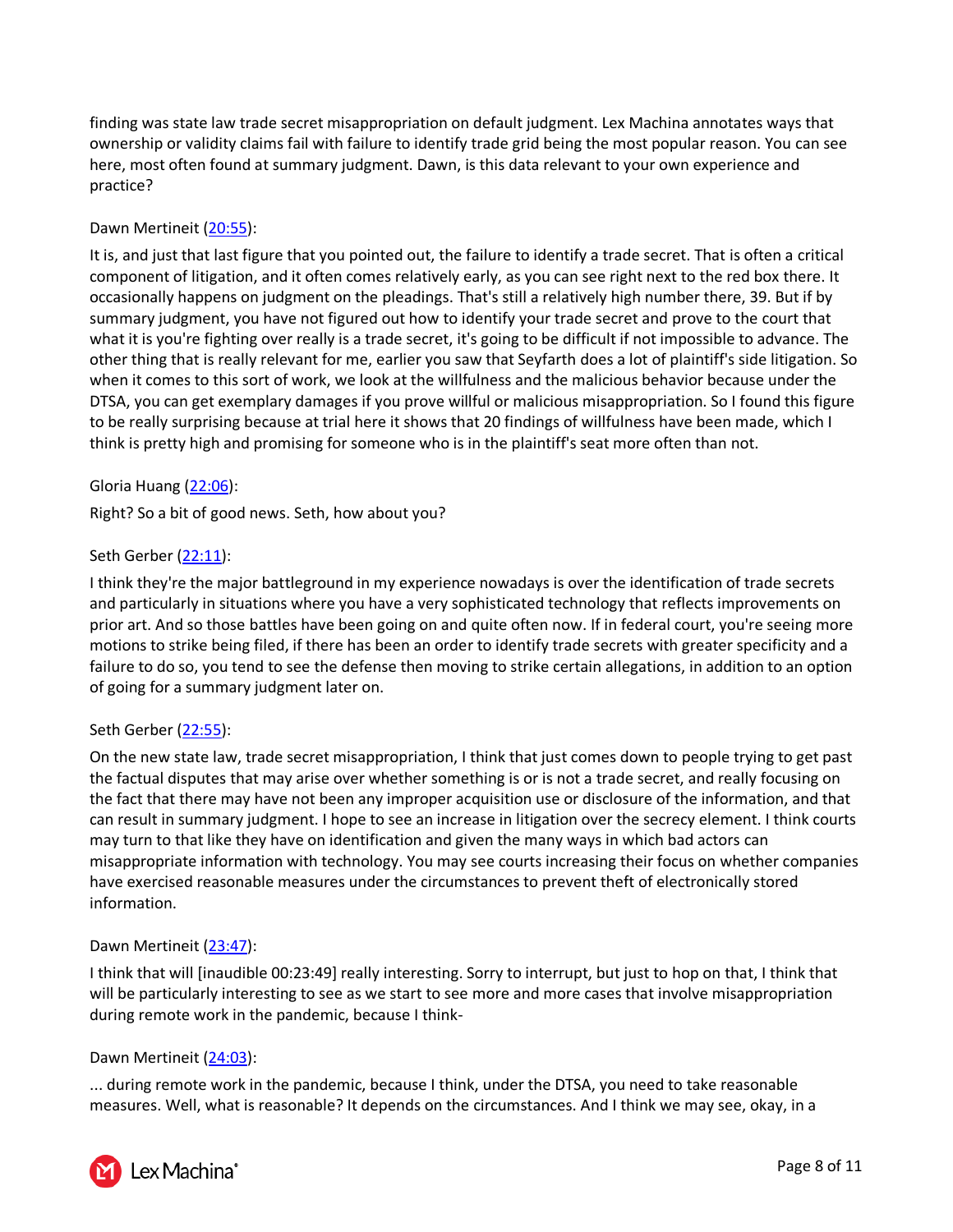pandemic, when you have people working from home, you're going to need different measures for us to consider that reasonable. So I'm curious to see what's going to happen in the next few years with that.

## Gloria Huang [\(24:21\)](https://www.rev.com/transcript-editor/Edit?token=6vkbd9rnew0GTf9VykLXm8Oe4hPKAqKPn7v18qPc94oQbFNzl_8UKYV4WGMyD-UQxVRd0rdjA1qm6TRHjaxT32lXqrY&loadFrom=DocumentDeeplink&ts=1461.98):

Definitely. It sounds like it'll be interesting. Thank you. Moving on to damages. The full Trade Secret Report has more information on damages, but we can see on this slide the Total Trade Secret Damages from 2016 to 2020 categorized by type. We've listed the type of damage, the number of cases reporting that category of damages, and the total amount awarded in all of those cases. The top three line items are the three types of damages that Lex Machina annotates specifically for trade secret cases. So actual damages/lost profits, punitive/willfulness damages, and reasonable royalty. Other/mixed damages is our largest category because judges tend to lump in trade secret damages with contracts damages, torts damages, and other IP damages. It's important to know whether your judge has done this in the past. Seth, looking at this data. Do you have any insights into the information on damages presented here?

# Seth Gerber [\(25:14\)](https://www.rev.com/transcript-editor/Edit?token=mPwvo8sxogNsYzhD1NYn7V2lBESNXyag_D9XffKNcVOMwjYVy2vFHVajyyidP9PhXjGiRz1SGmmN4udPj1Tz0ci-ZD0&loadFrom=DocumentDeeplink&ts=1514.5):

Well, trade secret theft is a huge problem, obviously, in the United States and it's costing billions of dollars to our economy and many, many American jobs. These numbers reflect to me still a small fraction of the overall amount of trade secret theft that's going on in the United States, so I would expect to see larger awards in the future as you see more and more trade secret litigation going on, particularly in federal court and involving cross border [inaudible 00:25:50]. So I still think DTSA is a new statute, May 11th, 2016. Courts are becoming more familiar with it and you'll see more trials happen in the future, I believe, and increased damages. These will eventually be big cases because it's a multi-billion dollar problem.

Gloria Huang [\(26:13\)](https://www.rev.com/transcript-editor/Edit?token=NFgFlw7TA80_YC6EsroALVQdfTcphLra_VcpwlWu7nu2Xr9pQIhIvl-cNuZ6OKvNIjZSEvWZJ_a7eUSn5kck-Odte-Q&loadFrom=DocumentDeeplink&ts=1573.23):

Interesting. How about you, Dawn? Any thoughts?

## Dawn Mertineit [\(26:16\)](https://www.rev.com/transcript-editor/Edit?token=pP7c0zQy8XeKacukZRftcy1NAryZlnZylywJ6bzEdFmwwUkffpbQuTSc20vMNgpFlEFLbmHtJpvgDueCFPRApf8qaTI&loadFrom=DocumentDeeplink&ts=1576.78):

Yeah, I agree. I think even though the statute is now five years old, that's still relatively new, so a lot of cases, even that were brought in the first few years, could still be winding their way through summary judgment and getting geared up now for trial. For example, I have a trial later in this year that the case has been going on for several years. So I think we'll start to see those numbers tick up a bit as it catches up with the new filings post-DTSA. So I agree with Seth that these are big numbers but compared to the cost to the American economy, they could be a lot bigger and I think they will start to increase over the next few years.

## Gloria Huang [\(26:57\)](https://www.rev.com/transcript-editor/Edit?token=haS3B69HAmsPKxmiJSjHLpgkc6lU-6T_mmGgfIjFv6tmUnzcp1j3GOKq3S_VW6iPeif1Mmxmwj_MYh9RjooXWgt9Xmc&loadFrom=DocumentDeeplink&ts=1617.6):

That's great. Now, looking at our time, and we're nearing the end of our allotted time today and I want to be respectful of everyone's time, but first I want to thank you both so much for joining me today. It's been great to hear your thoughts on this data and how it relates to your experiences in trade secret litigation. If I could trespass a little bit longer, I see a few questions have come through and I think we have time to squeeze in one of them. The question is for both of you, and the question is, what do you think is coming up for trade secret litigation in the next few years? I know that you both touched on this a little bit already in some of your comments, but do either of you have any additional thoughts on this?

## Dawn Mertineit [\(27:35\)](https://www.rev.com/transcript-editor/Edit?token=A3cJ_oS5lVWKB49T1HykDma07An9cOnW_gWSXuDpkL2GwJTzXQOVRjzAC06GcOaFMCsAXhB0TLKxSXR153DeiFzV8JM&loadFrom=DocumentDeeplink&ts=1655.75):

I mean, I do think, just to reiterate some of what we've already talked about, I think we'll start to see more and more filings, especially as folks start to get more comfortable with the idea of federal judges becoming familiar

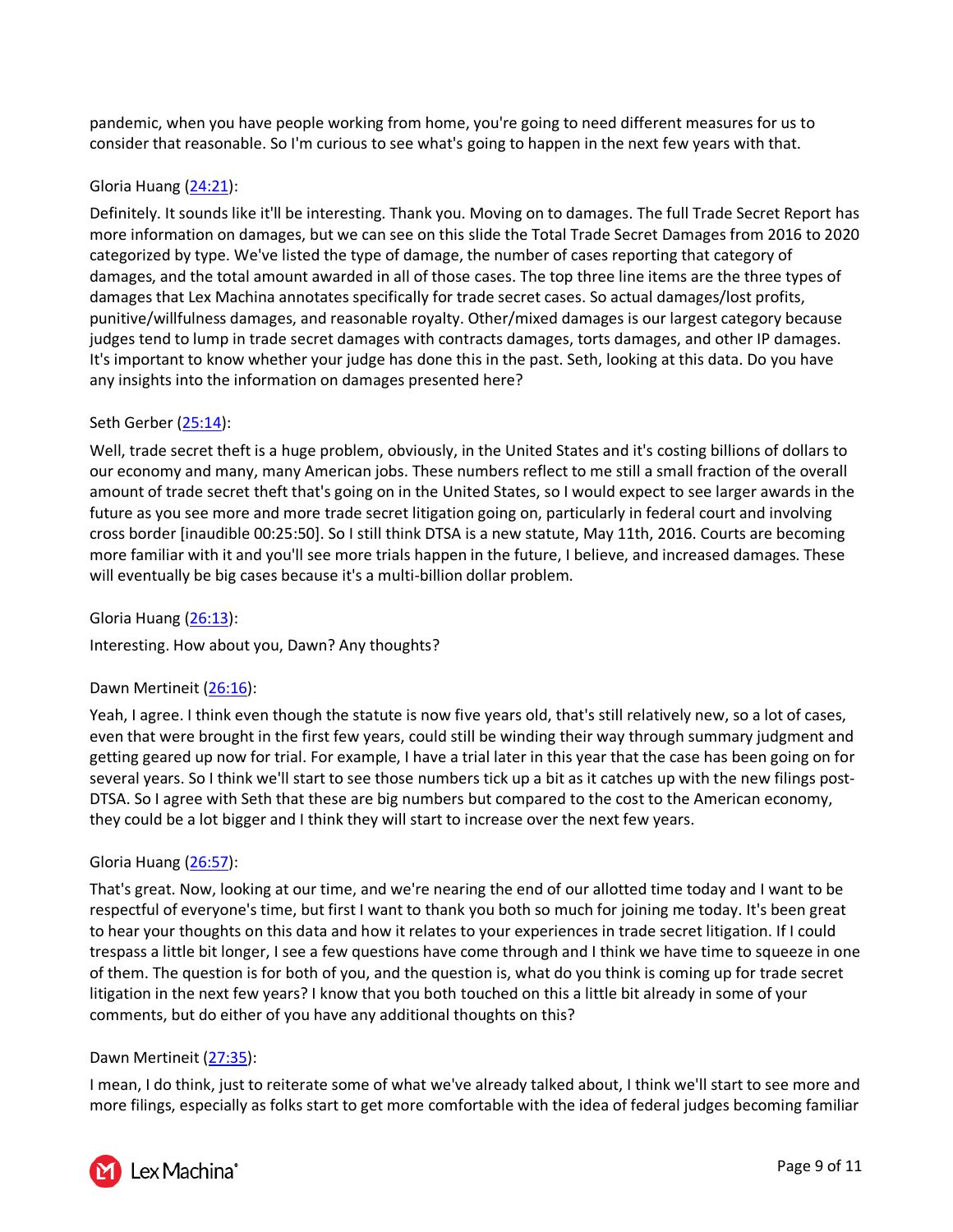with the DTSA. I do think given the pandemic we're going to start to see more filings based on employees who may have taken something while at home, whether intentionally or otherwise, especially as people start to get back into the workplace and employers start to learn a little bit more about what happened when their employees were at home, and as you said, with individuals moving from one employer to another.

Gloria Huang [\(28:17\)](https://www.rev.com/transcript-editor/Edit?token=vPosdbvkf457-EgTVbhRRr-L_rMzaNiuI-jYQwuat9u8rPAfOKRFetxKc1A7thhpx6fCMx7GF_UeoDKS6Cj7YUhKZZI&loadFrom=DocumentDeeplink&ts=1697.78):

Right, that makes sense.

# Seth Gerber [\(28:19\)](https://www.rev.com/transcript-editor/Edit?token=df_l9F-Uk-qR2sTsb74MqklmKHCHvF8Us3Q1tdaTDnLoOkf0H4Q2LLBdLz7uBu3OPuckV8L6fH8FDHu-qHYTgCTF0uM&loadFrom=DocumentDeeplink&ts=1699.5):

I think you'll see more multi-dimensional aspects to litigating trade secret cases where you look at things not just from a state or federal court action, but you're also analyzing potential ITC claims, listing entity, regulatory solutions. You might be proceeding with criminal prosecutions to the extent the trade secrets might involve high technology or military products or aerospace in that nature. So I think practitioners in this area will have to look at their avenues in a multi-dimensional way and not just focus simply on a civil action in state or federal court. And you'll see more international litigation, which was certainly one of the reasons the DTSA was passed, to address foreign governments and foreign actors who are misappropriating American technology.

# Gloria Huang [\(29:19\)](https://www.rev.com/transcript-editor/Edit?token=MtVOUez096bYnPZLI5FSULoybzxkQoP54qtNIXoOa0tz_w0WbqYZzjA-x_F1EZH5yGjPMhLpaPHm_nqlKINDjds_FFw&loadFrom=DocumentDeeplink&ts=1759.11):

That's great. Thank you. I see a few more questions will come in. I'm going to impose a little bit more and squeeze in one more quick question. The question is, have you seen any trends in which trade secret litigation is more or less often filed against individuals or employees versus companies or both? Do either of you have any thoughts on those kinds of trends?

## Dawn Mertineit [\(29:40\)](https://www.rev.com/transcript-editor/Edit?token=dNv42xLw2Xl3b8tKPlbdNEt5LcahbHDOCPTXicuSJYmLCcwBpks9GRiGVLz5SjZ2gtdqpNBaCXmdwy9fLngsGIQJheI&loadFrom=DocumentDeeplink&ts=1780.67):

So, in my experience, there aren't necessarily trends. It's really case specific and whether you really want to bring the company in, and you've got the hook there where the company is now a named defendant, or if you want to see the company will leave their new employee out to dry. So I don't know that there are trends, in my experience, but I do think it's just a strategic decision based on the specific facts of the case.

Gloria Huang [\(30:11\)](https://www.rev.com/transcript-editor/Edit?token=g8D4FsHMZ_L6wgWzkGHHneTEx9O70oTF9upHTYmFIlCV9vjsA4db9zQC6YXCncXOu7CLbqqJHDqrowHJ0_gvN9r9FzA&loadFrom=DocumentDeeplink&ts=1811.86):

Right.

Seth Gerber [\(30:11\)](https://www.rev.com/transcript-editor/Edit?token=M2OOvx-UhMptUkmMTP4qpKQsMbHMnAbszvkpo3eXbqmjmedJH9TzU9mi6kc2jv1k7L0ze__1kERiwtnfK61t1CqWyHI&loadFrom=DocumentDeeplink&ts=1811.97):

I agree with Dawn. I think it's really facts specific. There are many companies, obviously, that take measures to ensure that when onboarding employees they don't want to contaminate their systems with another competitor's information and they discourage new employees from taking or using any of their former employer's information. But I think it's really fact specific. You have to analyze what that company was doing in onboarding and then as well as what the individual actor may have done on their own.

## Gloria Huang [\(30:42\)](https://www.rev.com/transcript-editor/Edit?token=ThSnM8FsURw_EN3FPY0zVa3vBtKwrNRm3x2opTYeT0ysLmal8H7hrUwSyycVO9NvdtaB9tqMncxiNyGU-4K3UoAwi0k&loadFrom=DocumentDeeplink&ts=1842.59):

That makes sense. Great. Those are great questions, thank you. And thank you for your responses. If we didn't get to yours, my apologies. We'll definitely reach out to you after the webcast. I want to, again, thank everyone for joining us today. As we've mentioned, the highlights we've covered today are only a small selection of the insights in the report. So definitely make sure to check out the full report. Everyone will receive an email that explains how to get the report. And if you're already a customer, the report will be